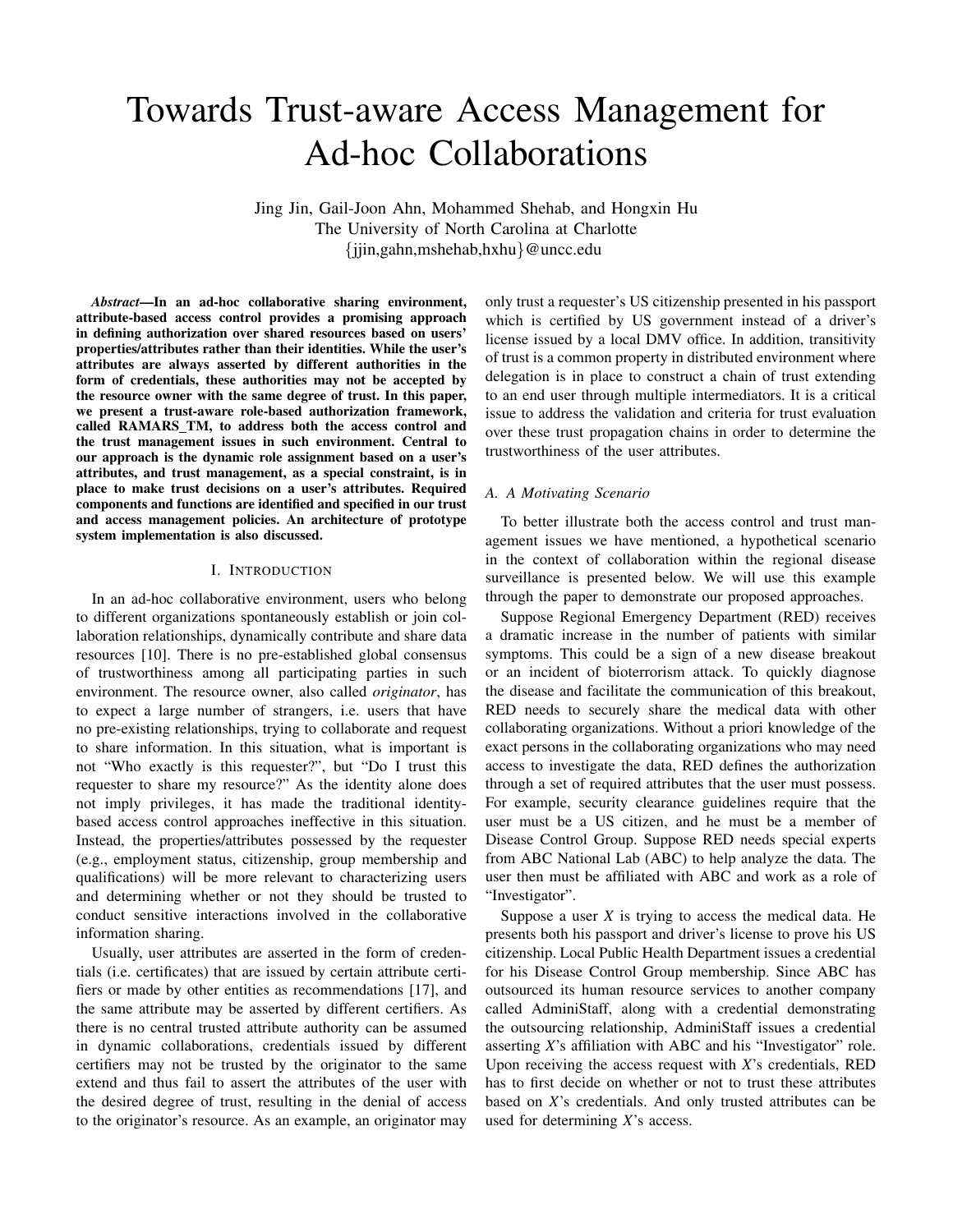### *B. Our Objectives*

Traditional role-based access control (RBAC) systems [18] achieve effective privilege management in a local domain, however, they do not address unknown users and trust relevant aspects encountered in collaboration settings. Nevertheless, Trust Management (TM) systems (e.g., SDSI/SPKI [6], KeyNote [3], [4], RT [13]) have been developed advocating attribute-based approach and managing delegation of authority to achieve the control in a decentralized fashion, which certainly can be adopted as a means to determine the trustworthiness among unknown collaborative entities.

In this paper, we propose a RAMARS\_TM framework<sup>1</sup> that extends traditional RBAC with more flexible features inspired by research results from attribute-based access control and TM systems to provide an effective trust-aware role-based access management for secure resource sharing in ad-hoc collaborations. In particular, RAMARS\_TM represents permissions for controlled sharing actions in terms of roles. The role assignment adopts a more dynamic and flexible attribute-based scheme, where the user's role(s) are determined by the set of attributes entitled to the user. A special Trust Management (TM) constraint is introduced to address major components and functions that contribute to determine the trustworthiness of user-attributes entitlements. Accordingly, a set of trust assessment policies are specified to direct the whole trust evaluation process. A system architecture is also proposed to implement the prototype of RAMARS TM framework.

The rest of the paper is organized as follows. In Section II, we describe our proposed RAMARM TM framework. We first introduce formal definitions of the necessary components in the framework and then focus on the trust management constraint in terms of key concepts and necessary policy specifications. The attribute-based role assignment policy and the evaluation is also briefly discussed. In Section III, we explain how the proposed framework can be realized in XACML policies by using the example discussed earlier. The prototype system architecture and implementation plan are also discussed in the same section. Section IV reviews related works that try to merge trust management with RBAC. Finally, Section V concludes the paper with future research directions.

#### II. RAMARS\_TM FRAMEWORK

In this section, we first present RAMARS\_TM as an authorization framework that extends RBAC with attribute-based role assignment and the Trust Management (TM) constraint. The components and functions related to the trust evaluation of user-attributes entitlement, as abstracted in the component of TM constraint, are discussed and formally defined in another trust management layer.

## *A. RAMARS TM in the Authorization Layer*

As shown in Figure 1, RAMARS TM adopts basic components from RBAC [18] for privilege management and in-

troduces new components to accommodate the new scheme of role assignment through the user-attributes entitlement. We follow the conventional approach to defining them using sets, relations, and functions.

*Definition 1:* The following is a list of original RBAC components:

- $U, R, P$  and  $S$  are sets of users, roles, permissions, and sessions, respectively.
- $PA \subseteq P \times R$  is a many-to-many permission to role assignment relation.
- $RH \subseteq R \times R$  is a partial order on R, written as  $\preceq$ .

*Definition 2:* The following are additional components introduced in RAMARS TM model:

- $ATTR$  is a set of attributes involved in the system.  $ATTR = \{attr_1, \ldots, attr_n\}.$
- AS is a collection of attribute sets.  $\{as_1, \ldots, as_s\}$  where  $as_i = \{attr_i, \ldots, attr_t\} \subseteq ATTR, i \in [1, s].$
- $ETL \subseteq U \times AS$  is a many-to-many user-attributes entitlement relation.
- $RA \subseteq ETL \times R$  is a many-to-many user-attributes entitlement to role assignment relation.
- usr\_attrs\_etl:  $S \rightarrow ETL$  is a function mapping each session  $s_i$  to a single user-attributes entitlement  $usr\_attrs\_etl(s_i).$
- roles:  $S \rightarrow 2^R$  is a function mapping each session  $s_i$  to a set of roles  $roles(s_i) \subseteq \{r | (\exists r' \geq 0 \land r) \in r \}$  $r)[usr\_attrs\_etl(s_i), r' \in RA]\}.$
- $role\_etls$ :  $R \rightarrow 2^{ETL}$  is a function mapping each role  $r_i$  to a set of user-attributes entitlements  $role\_etls(r_i) \subseteq$  $\{etl|(etl, r_i) \in RA\}.$

## *B. RAMARS TM in Trust Management Layer*

Trust Management constraint is the most important component to convey issues in determining the trustworthiness of user-attributes entitlements. We would like to elaborate more details of this constraint by first introducing a few related key concepts and functions.

*Definition 3:* (Entities). The set of entities  $E$  ${e_1, \ldots, e_n}$  are defined to generalize all related parties (individuals and/or organizations) in the collaborative environment. As a subset, *individual users*  $U \subseteq E$ , is a special subset of entities, who need to be authorized to access to the resource. In our example, the requester  $X$  is an individual user to whom the access permission should be granted.

*Definition 4:* (Attributes). The set of attributes are defined as  $ATTR = \{attr_1, \ldots, attr_n\}$ , where each  $attr_i$   $(i \in [1, n])$ is represented in the form of  $(Aname, Value)$  pair, for instance, (citizenship, US).

An individual user claims the entitlement of an attribute by presenting supportive credential(s). We consider two types of credentials in our framework, namely *attribute credential* and *delegation credential*. An *attribute credential* is a statement issued by a certifier to entitle certain attribute(s) to a user. In our example, both the passport and the driver's license are attribute credentials to assert the X-(Citizenship, US)

<sup>&</sup>lt;sup>1</sup>RAMARS\_TM stands for Role-based Access Management for Ad-hoc Resource Sharing with Trust Management. This is a continuous work of our previous RAMARS framework [10].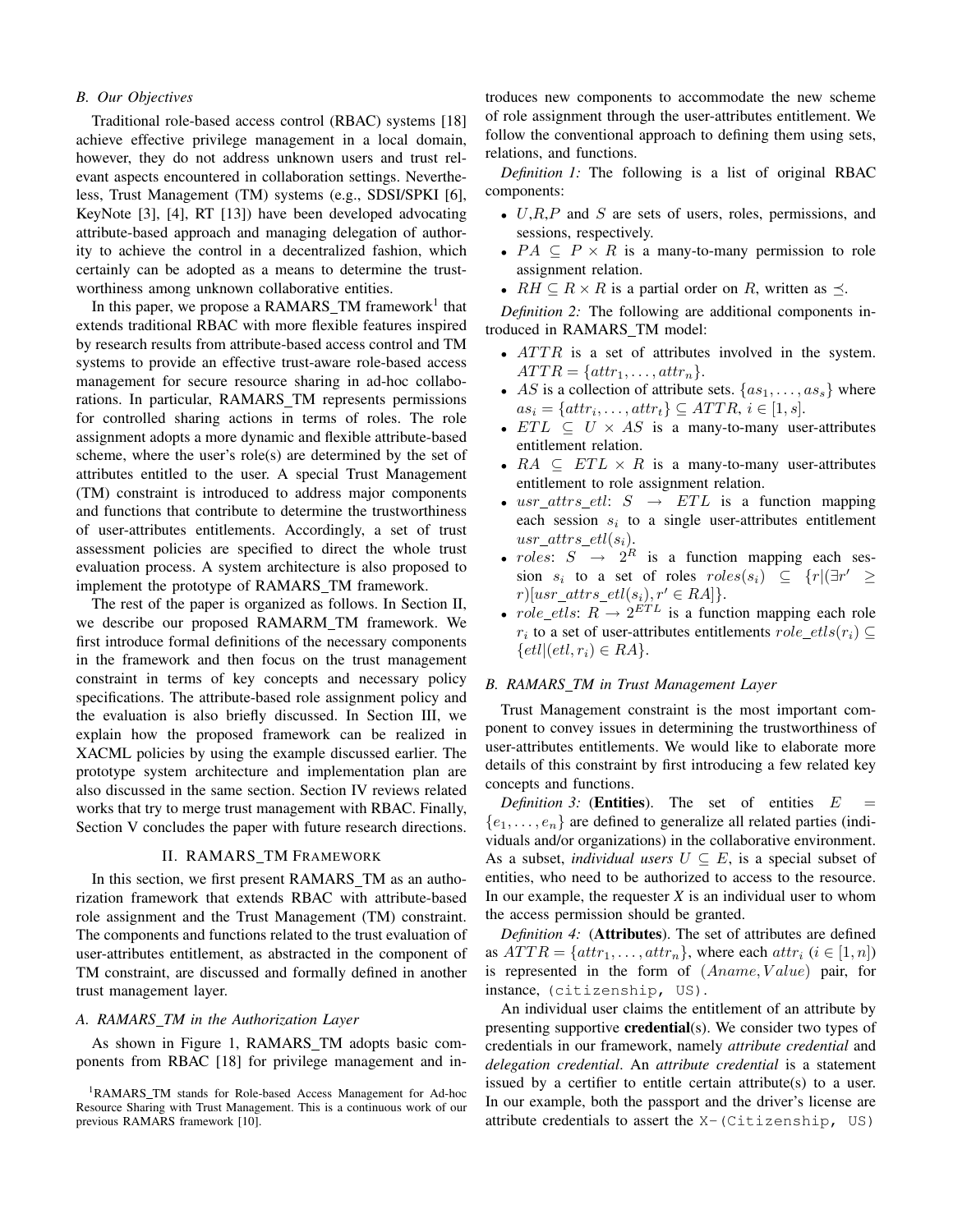

Fig. 1. RAMARS\_RM Authorization Layer

entitlement. A *delegation credential* is a statement specifying the delegation relationship between two entities to transfer assertion rights over certain attribute(s), one as the delegator (certifier) and the other as the delegatee (credential holder) regarding to certain attribute(s). By outsourcing, ABC delegates attributes of (affiliation,ABC) and (role, Investigator) to AdminiStaff. In other words, ABC trusts and authorizes AdminisStaff to issue attribute credentials. Besides, the certifier may need to specify certain constraints over their issued credentials. We define the *context* as an additional component in the credential specification to include all circumstance constraints that may be used to determine the validity of a credential. As addressed in [1], the validity period is a basic context constraint that can be defined as  $Ctx_I = \{ [start, end] | start, end \in Time\_Instantces \cup$  $\infty$ , start  $\leq$  end. Another important context constraint is to define how further a credential can be delegated. A nonnegative integer is defined as the maximum delegation depth for this context constraint. Formally,  $Ctx_D = \{n|n \in \mathbb{Z}, n \geq 1\}$ 0}. By combining these two context constraints, we can define a new context  $Ctx_{I\times D} \subseteq Ctx_I \times Ctx_D$ . New context constraints can be defined in similar ways when new validation requirements appear. To summarize, we define a credential as follows:

*Definition 5:* (Credential). A credential is defined as a tuple of cred = (holder, attrs, certifier,  $Ctx$ ), where  $holder, certifier \in E, \text{ attrs } \subseteq \text{ATTR}, \text{ and } \text{Ctx } \subseteq$  $Ctx_1 \times Ctx_2 \times \ldots \times Ctx_n$ . We use the dot notation to refer to its elements, such as cred.holder. And we define a function of *max depth(cred)* = *cred.Ctx.Ctx*<sub>D</sub> to denote the delegation depth constraint.

The sequence of delegation credentials and an attribute credential asserting the same attribute(s) construct a chain of trust propagation extending to the end user. We define this chain as an assertion path.

*Definition 6:* (**Assertion path**). An assertion path  $ap|atrs|$ regarding the *attrs* is a sequence of credentials  $\text{cred}_1 \rightarrow$  $\text{cred}_2 \rightarrow \cdots \rightarrow \text{cred}_i \rightarrow \cdots \rightarrow \text{cred}_n$ , where  $n \geq 1$ ,  $\text{cred}_i = (holder_i, \text{attrs}, \text{certifier}_i, \text{Ctx}_i), \text{ cred}_i.\text{holder} =$  $cred_{i+1}.certifier$  for all  $i \in [1, n-1]$ . Simply,  $ap[atts] =$   $cred_1cred_2 \dots cred_n$ . And we define a function to retrieve the number of credentials in an assertion path, i.e.  $depth(ap[attrs]) = n.$ 

- If  $depth(ap[attrs]) = 1$ , then the attrs is directly asserted by an attribute certificate.
- Otherwise, the attrs is asserted indirectly through a delegation chain including an ordered list of credentials in ap[attrs].

A user's attributes may be directly and/or indirectly asserted through different assertion paths with different degree of trust. When inspecting the trust on assertion paths, not all possible paths need to be considered. We define the following two validation functions to evaluate the validity of the assertion paths, so that invalid paths can be discarded before the trust evaluation.

*Definition 7:* (Credential validation function). The validation function is defined as a boolean function of:

validate(cred, EN)  $\overset{cred.Ctx}{\rightarrow}$  {true, false}, where cred is a credential to be evaluated, and  $EN$  is the current environmental parameters captured at runtime according to the validation constraints defined in cred.Ctx.

As an example of evaluation using the instant of validity period, suppose  $cred.Ctx.Ctx_I$  =  $[start, end]$ ,  $validate(cred, EN)$  =  $true$  iff  $start \leq currentDate(EN) \leq end.$ 

*Definition 8:* (Assertion path validation function). Let  $ap[attrs] := cred_1cred_2 \dots cred_n$  be an assertion path. The validation function is defined by a boolean function:

 $validate(ap[attrs], EN) \rightarrow \{true, false\}.$ 

The function evaluates the validity using the algorithm shown in Figure 2, where each  $cred_i$   $(i \in [1, n])$  is first validated using the credential validation function, then the whole assertion path is validated against the delegation constraints.

*Definition 9:* (Trust level). Trust level is a measure indicating the degree of trust that an originator may put on an assertion path regarding the asserted attributes. The set of trust levels is defined as a partial order  $(TL, \preceq)$ .

In our example, assume both the requester *X*'s passport and driver's license are valid to assert his (citizenship,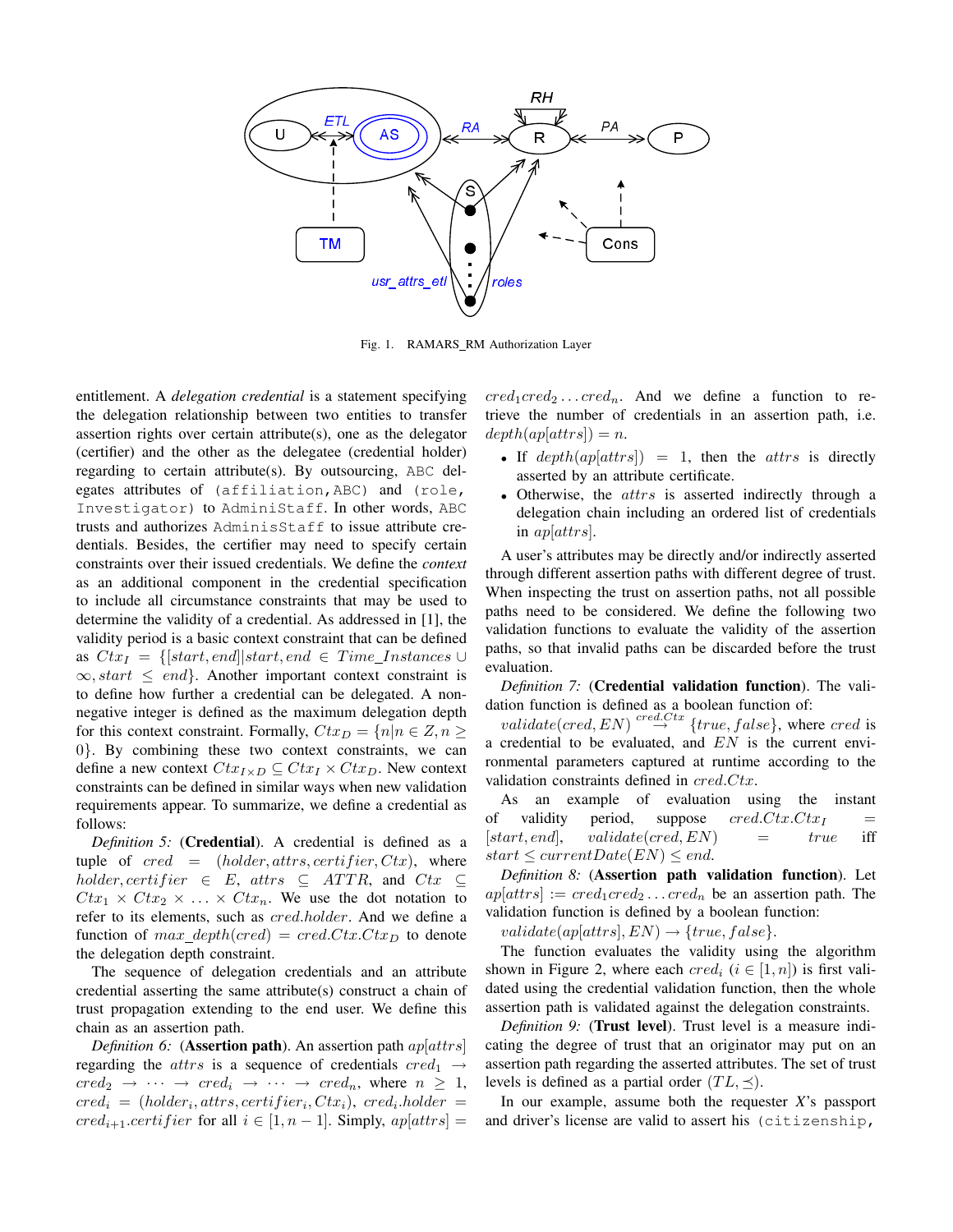| Algorithm validate<br>/* $ap/attrs/$ is a particular assertion path to be validated, EN is the<br><b>Input</b> : $ap/attrs/$ , $EN$<br>environmental parameters */<br><b>Output:</b> true if valid, otherwise false    |                                                                                                                                                          |
|------------------------------------------------------------------------------------------------------------------------------------------------------------------------------------------------------------------------|----------------------------------------------------------------------------------------------------------------------------------------------------------|
| /* check validity for direct assertion */<br>$result = validate(cred, EN)$ :<br>return $result$ ;                                                                                                                      | IF depth(ap/attrs]) = 1 THEN /* if there's only one attribute credential in the assertion path */<br>/* validate the credential and return the result */ |
| /* check validity for indirect as sertion */<br><b>ELSE</b><br>FOR each (credi∈ap[attrs]) DO<br>$result = validate(cred, EN);$<br>IF result = false THEN<br>/* validate each individual credential */<br>return false; |                                                                                                                                                          |
| ELSE IF max depth(cred $i$ ) < (depth(ap[attrs])-i) THEN<br>return false;<br>/* validate the whole path against delegation constraints */<br>return true;                                                              |                                                                                                                                                          |

Fig. 2. Algorithm for Assertion Path Validation Function

US) attribute. However, RED, as the originator, may trust the passport more than the driver's license. Similarly, the depth of an assertion path may also affect the trust level for indirect assertions.

Trust level serves as an effective mechanism for an originator to subjectively rank and compare different assertion paths regarding the asserted user-attributes entitlement. Yet the ultimate question in RAMARS TM is whether the userattributes entitlement can be trusted by the originator for further authorization. The originator has to make the final decision on the trustworthiness of the entitlements given the references of trust levels achieved by different assertion paths. In our example, the X-(citizenship, US) entitlement asserted by the driver's license (DMV) may not meet the required trust level, and thus can not be trusted.

*Definition 10:* (Trust level assessment function). We define the function mapping the trust level of each assertion path as:

 $trustAssessment: AP[Attrs] \stackrel{TAP.TL}{\rightarrow} TL.$ 

*Definition 11:* (Trustworthiness assessment function). We define the function of mapping the trust level of each assertion path to a boolean trust decision:

trustDecision :  $AP[Attrs] \times TL \overset{TAP,TD}{\rightarrow} \{true, false\}.$ 

Trust level and trustworthiness assessment functions rely on a policy component to be available for the evaluation. We define the trust assessment policy (*TAP*) as a set of rules that an originator defines to govern the process of assigning trust levels to assertion paths (*TAP.TL*) and to make the trust decision on the entitlements based on a predefined threshold of the minimum required trust level (*TAP.TD*). The details of *TAP* specification will be discussed in the subsequent section. Different policies will result in different trust decisions even for the same set of supportive credentials of the user-attributes entitlement. The trust assessment policy is subjective and discretionary to the originator. In addition, as the collaboration relationships may change over time, an originator needs to adjust its trust assessment policy accordingly to accommodate changes in the environment and new trust requirements that may emerge.

#### *C. Trust Management Policies and Evaluation Algorithm*

The attribute credential and delegation credential are used to express the assertions of user attributes and the delegation relationship between two certifiers over certain attributes, respectively. The validation constraints (as represented in *cred.Ctx*) make the credentials policy neutral, and thus require clear syntax and semantics on the policy specification. In addition, *TAP*, as mentioned earlier, is a necessary policy component to define the rules for trust assessment. Therefore, our trust management policy framework includes the attribute credential policy (*ATTR Policy*), delegation policy (*DLGT Policy*), and trust assessment policy (*TAP*).

Attribute credential policy (*ATTR Policy*) specifies the *context* constraints under which a *certifier* authorizes/asserts certain *attributes* to a *user*. The general definition of *ATTR Policy* is a tuple

 $\langle holder, attrs, certifier, Ctx_D|Ctx_I | \ldots \rangle.$ 

It shares similar elements to the credential specification (Definition 5), but emphasizes on the *Ctx* component, where context constraints are specified as different types of constraint rules, such as time interval rules, delegation rules, etc.

Delegation credential policy (*DLGT Policy*) specifies the constraints under which a certifier as a delegator delegates the right over certain *attributes* to another certifier as a delegatee. A *DLGT Policy* is defined as the same format of an *ATTR Policy*.

Trust assessment policy (*TAP*) is used in two types of functionalities: to determine the trust level of an assertion path regarding certain attribute(s); and to make the trust decision on the user-attributes entitlement. We realize the two functionalities using two policies referred to as *TAP.TL* and *TAP.TD*, respectively.

We consider three major factors for an originator to determine the trust level of an assertion path regarding certain attribute $(s)$ : (1) the certifier of the attribute credential, with which the originator may have different trust relationships; (2) the depth of the delegation chain for the asserted attribute if delegation credentials are presented; (3) the number of certifiers asserting the same attribute if recommendations are considered. *TAP.TL* is defined as:  $\langle ap|attrs]$ , certifier | AP\_depth|No\_certifiers, tl\. The semantics of *TAP.TL* is that a trust level *tl* is assigned to an assertion path ap[attrs] based on conditions of the *certifier*, the *delegation depth*, and/or the *number of certifiers*.

*TAP.TD* policy specifies the rule that the minimum required trust level an asserted attributes has to achieve in order to be trusted by an originator. *TAP.TD* is specified as a tuple of  $\langle ap[attrs], req_t]$ , where req tl is the minimum required trust level for which the asserted user-attributes entitlement to be trusted.

Given a set of supportive credentials, we design an algorithm, called evalTrust, to evaluate the trustworthiness of the claimed entitlements (Figure 3). The algorithm works as follows. In Step 1, the supportive credentials are categorized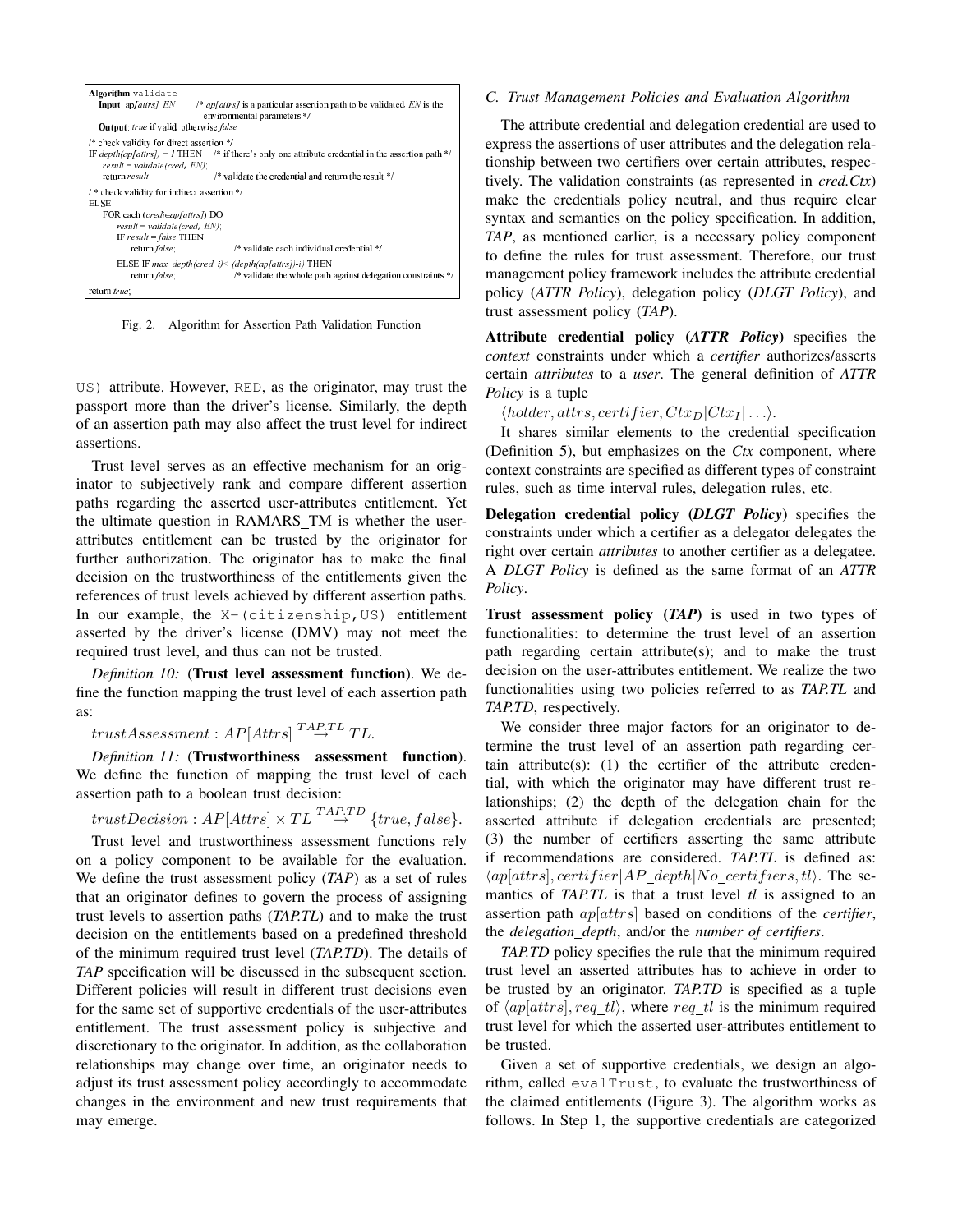| Algorithm evalTrust<br>Input: attrs, CredSet, EN, TAP                                                                                                                                                                                          | /* attrs is the attributes to be evaluated, $CredSet$ is the supportive credential set, $EN$<br>is current environmental settings, TAP is Trust Assessment Policy */          |
|------------------------------------------------------------------------------------------------------------------------------------------------------------------------------------------------------------------------------------------------|-------------------------------------------------------------------------------------------------------------------------------------------------------------------------------|
| <b>Output:</b> true if attrs is trusted, false otherwise                                                                                                                                                                                       |                                                                                                                                                                               |
| $\frac{1}{2}$ Step 1: Finding credential paths and path validation $\frac{1}{2}$<br>$Paths := findAssociationPaths (attrs, CredSet);$<br>FOR each ( $p \in Paths$ ) DO<br>IF validate(p, $EN$ ) $\neq$ true THEN<br>$Paths$ <i>remove(p)</i> ; | /* validate each path $p$ in Paths, and remove invalid ones */                                                                                                                |
| /* Step 2: Trust level assessment */<br>Set $TLs := null;$<br>FOR each ( $p \in Paths$ ) DO<br>$tl = trustAssessment(p, TAP.TL);$<br>$TLs.add(t!)$ ;                                                                                           | /* assign trust level tl to each valid p in Paths according to TAP. TL policy */<br>$/*$ add tl to TLs */                                                                     |
| /* Step 3: Trustworthiness evaluation */<br>FOR each $(t \in TLs)$ DO<br>IF makeDecision(attrs, tl, TAP.TD) = true THEN<br>return true;<br>return false;                                                                                       | /* return true if any $tl$ achieves true in trust decision against TAP. TD policy */<br>$/*$ return false otherwise $*/$                                                      |
| Algorithm findAssertionPaths<br>Input: CredSet, attrs<br>Output: APs                                                                                                                                                                           | /* $CredSet$ is the available credential set, attrs is the asserted attributes */<br>/* a set of assertion paths $APs$ that can be derived from CredSet for the given attr */ |
| Set relevant Creds $:= null$ ;<br>FOR each ( $c \in CredSet$ ) DO<br>IF $c$ <i>Attrs</i> = <i>attrs</i> THEN<br>relevantCreds.add(c);                                                                                                          | /* add all relevant credentials asserting attrs to relevantCreds set */                                                                                                       |
| FOR each ( $c \in relevantCreds$ ) DO<br>IF c.Ctx.Ctx <sub>D</sub> = 0 THEN<br>List $ap.add(c)$ ;<br>APs.add(ap);<br>remove(c, relevantCreds);                                                                                                 | /* initiate a new assertion path for each single attribute credential */<br>/* add the path to $APs$ */                                                                       |
| WHILE length(relevantCreds $>$ 0) DO<br>FOR each ( $ap \in APs$ ) DO<br>$c := ap.get(length(ap)-1);$<br>FOR each (cred∈relevantCreds) DO<br>IF cred.Holder = $c$ .Certifier THEN                                                               | /* retrieve the last credential in the assertion path */                                                                                                                      |
| ap.add(cred);<br>remove(cred, relevantCreds);                                                                                                                                                                                                  | /* find and add the immediate precedent delegation credential to the path $*/$<br>/* remove the just added delegation credential from relevantCreds */                        |
| FOR each ( $ap \in APs$ ) DO<br>$reverseElements(ap)$ ;                                                                                                                                                                                        | /* reverse all elements in each $ap$ to get the correct order of an assertion path */                                                                                         |
| return $APs$ ;                                                                                                                                                                                                                                 |                                                                                                                                                                               |

Fig. 3. Trustworthiness Evaluation Algorithm

into a set of assertion paths  $(Paths)$  regarding the asserted attributes through another algorithm findAssertionPaths. Each path  $p$  is validated using the function  $validate(p, EN)$ against *ATTR* policies and/or *DLGT* policies as defined in Definition 8. Invalid assertion paths are discarded. In Step 2, each of the valid assertion paths is evaluated against *TAP.TL*, resulting in a trust level (tl) being assigned. This procedure utilizes the trust level assessment function defined in Definition 10. Finally in Step 3, these trust levels achieved by different assertion paths are evaluated against the trust decision policy (*TAP.TD*) to make the final decision on whether the claimed user-attributes entitlements are trusted for further role assignment or not. A value of *true* is returned if any of the assertion paths achieves satisfiable trust level, so that the claimed user-attributes entitlements asserted by this assertion path will be trusted and used for further role assignment. This step utilizes the trustworthiness assessment function defined in Definition 11.

### *D. Role Assignment Policy and Evaluation*

In our RAMARS\_TM framework, the trust management constraint is utilized to derive the trusted user-attributes entitlements, and the role assignment is only based on these trusted user-attributes entitlements. The simplest form of role assignment policy (*RA Policy*) is specified as  $\langle r, \text{etls} \rangle$ , to define the required user-attributes entitlements for a user to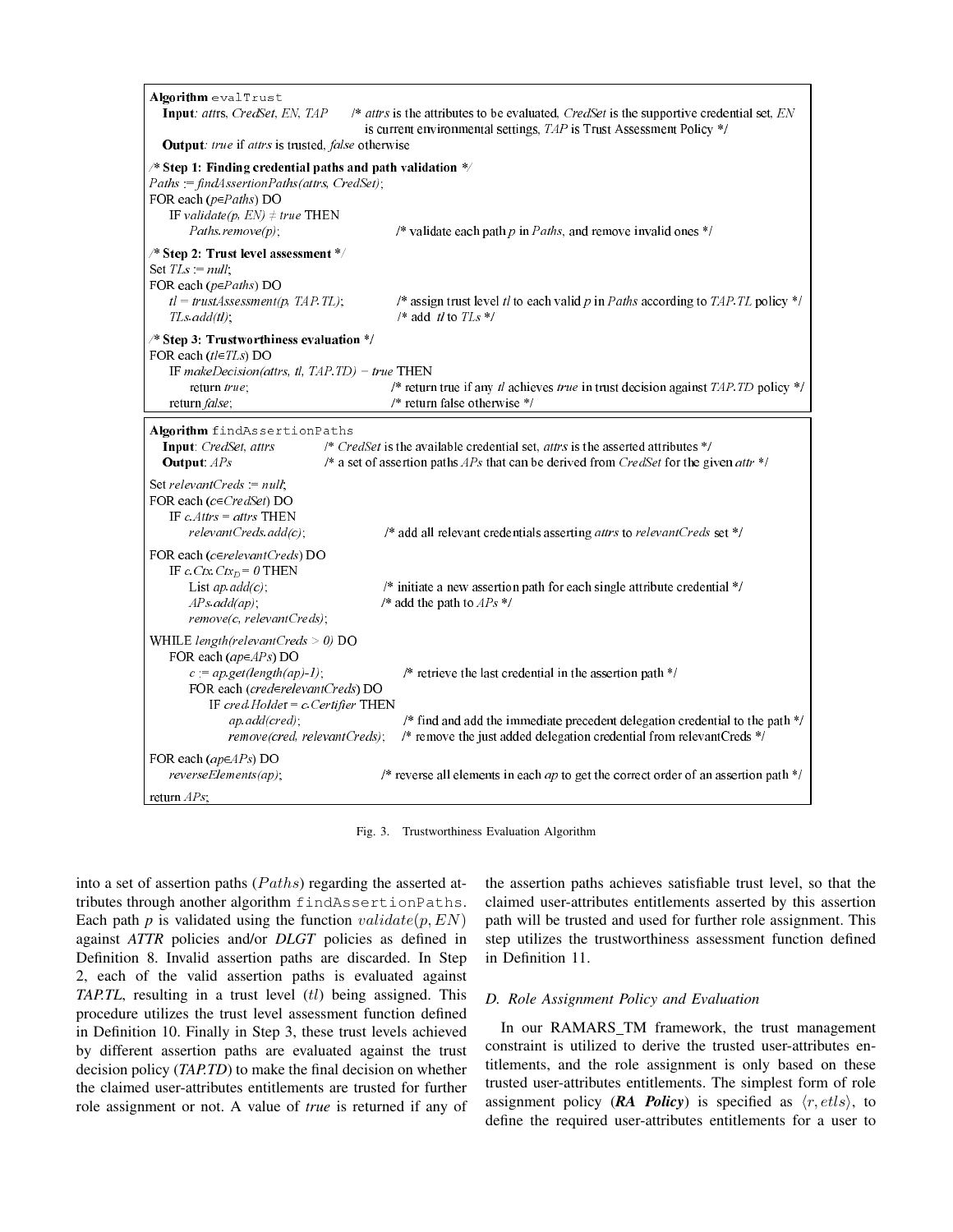be assigned to a particular role. This is generalized using the following function:

*Definition 12:* (Role assignment function). We define the function as:

 $roleAssignment(etl) \stackrel{RA}{\rightarrow} 2^R$ , where  $etl$  is the set of trusted entitlements, RA is the *RA Policy*, and the function returns a set of roles assigned to the user-attributes entitlement.

Constraints that are addressed in RBAC models such as Separation of Duty (SoD), prerequisite and cardinality [18], and later recognized temporal and location based constraints [2], [12] can also be specified in the *RA Policy* to meet various access management requirements involved in the ad-hoc collaboration environment. The research on these constraints are out of the scope of this paper.

## III. REALIZING THE RAMARS TM FRAMEWORK AND IMPLEMENTATION PLAN

XACML [15] is an OASIS standard that describes a general policy language used to protect resources as well as an access decision language. Recently published XACML3.0 [16] has included delegation concepts. The draft defines two types of policies, *access policies* and *administrative policies*, to differentiate normal authorization policies from delegation policies. The delegation chain is derived and validated through a process of policy reduction back to the original delegator's policy of the delegation chain. Using these features, we design a set of XACML-based policies to implement our RAMARS TM policy framework. Figure 4 illustrates the policy examples to realize the motivation scenario we discussed earlier.

The *ATTR Policy* specifies a passport attribute credential/policy that the US government, as the policy certifier, asserts X-(citizenship, US) entitlement, with the interval context constraint between 12/31/2002 and 12/31/2007. The *DLGT Policy* specifies that ABC delegates to AdminiStaff the right of (affiliation,ABC) and (role,Investigator) attributes. Within the delegation, ABC also specifies the max dlqt depth  $= 1$  as the delegation constraint to restrict further delegations by AdminiStaff. The *TAP.TL* policy realizes the trust level assessment policy defined by the originator (RED). Inside the policy, Rule 1 specifies that RED trusts US Government with a high level to assert (citizenship, US); and Rule 2 specifies that RED trusts ABC with the maximum delegation depth  $\leq 2$ with a medium level of trust. With this policy being defined, the entitlement of  $X-$  (citizenship, US) asserted by US Government will be assigned to a high level of trust. And a medium level of trust will be assigned to *X*'s affiliation and role attributes. In *TAP.TD* policy, Rule 1 specifies that the (citizenship, US) attribute will be trusted when its achieved trust level is high, where Rule 2 specifies that the affiliation and role attributes will be trusted when its achieved trust level is equal or higher than medium. With this policy being defined, *X*'s US citizenship, affiliation and role attributes are all trusted by RED and can be promoted for further role assignment evaluation. Finally, the *RA policy* specifies that a user is assigned to a Collaborator role with all the following attributes: (citizenship, US), (affiliation, ABC), (role, Investigator) and (membership, DCG).

As part of our on-going prototype implementation effort, JDK1.5 core packages as well as other necessary Java libraries are used to develop the RAMARS TM Engine in accommodating the evaluation procedures illustrated in the evalTrust algorithm (Figure 3). We adopt SICS's XACML3.0 PDP implementation [21] to accommodate the policy evaluation functionalities involved in the procedures of credential validation, trust level assignment and trust decision making. As we have identified that credential are policy neutral when the context constraints are in place to determine the validity of the credential itself. We directly use XACML-based *ATTR Policy* and *DLGT Policy* to represent the attribute and delegation credentials, respectively, so that our framework can be easily and consistently implemented utilizing the policy evaluation mechanism provided by XACML. These policies are also flexible to be encoded into other implementation mechanisms, such as X.509 attribute certificates [8], or conveyed through SAML assertions [7], [14]. Upon receiving the trust and authorization decisions from RAMARS TM Engine, the implementation of PEP is subject to the specific data sharing application. As long as the communication interface and protocol are well defined [11], the RAMARS\_TM Engine is able to serve as the general trust management and authorization service for any data sharing applications.

### IV. RELATED WORKS

There are a number of approaches being published in recent years to merge TM and RBAC. [13] and [20] consider TM as a form of distributed access control managing rolerelated credentials exchange and trust propagation across domains through distributed policy statements. However, these approaches are confined by assuming the "role" as the major mediator that can be delegated and associated in relevant domains. Our approach, driven by the general access management requirements in collaborative environments, focuses on a more general scale of trust management issues, where the trust decision making relies on not only the role-related credentials, but more general-purpose credentials, such as affiliations and qualifications.

In [5], the authors attempt to extend conventional RBAC by introducing the notion of trust. In their scheme, users are first mapped to different trust levels, which are then indirectly mapped to roles in RBAC. As the trust level is closely associated with the role assignment, extra burden and complexity have been laid on the design of role and role hierarchy construct, where trust requirements have to be taken into consideration. It interferes with the extendibility of both RBAC and trust management, and the discrepancies between the dominance in trust levels and role hierarchies are difficult to be reconciled.

The closest work to our approach is [19], where authorizations are determined based on user's attributes. Trust evaluation is used to determine the degree of trust in the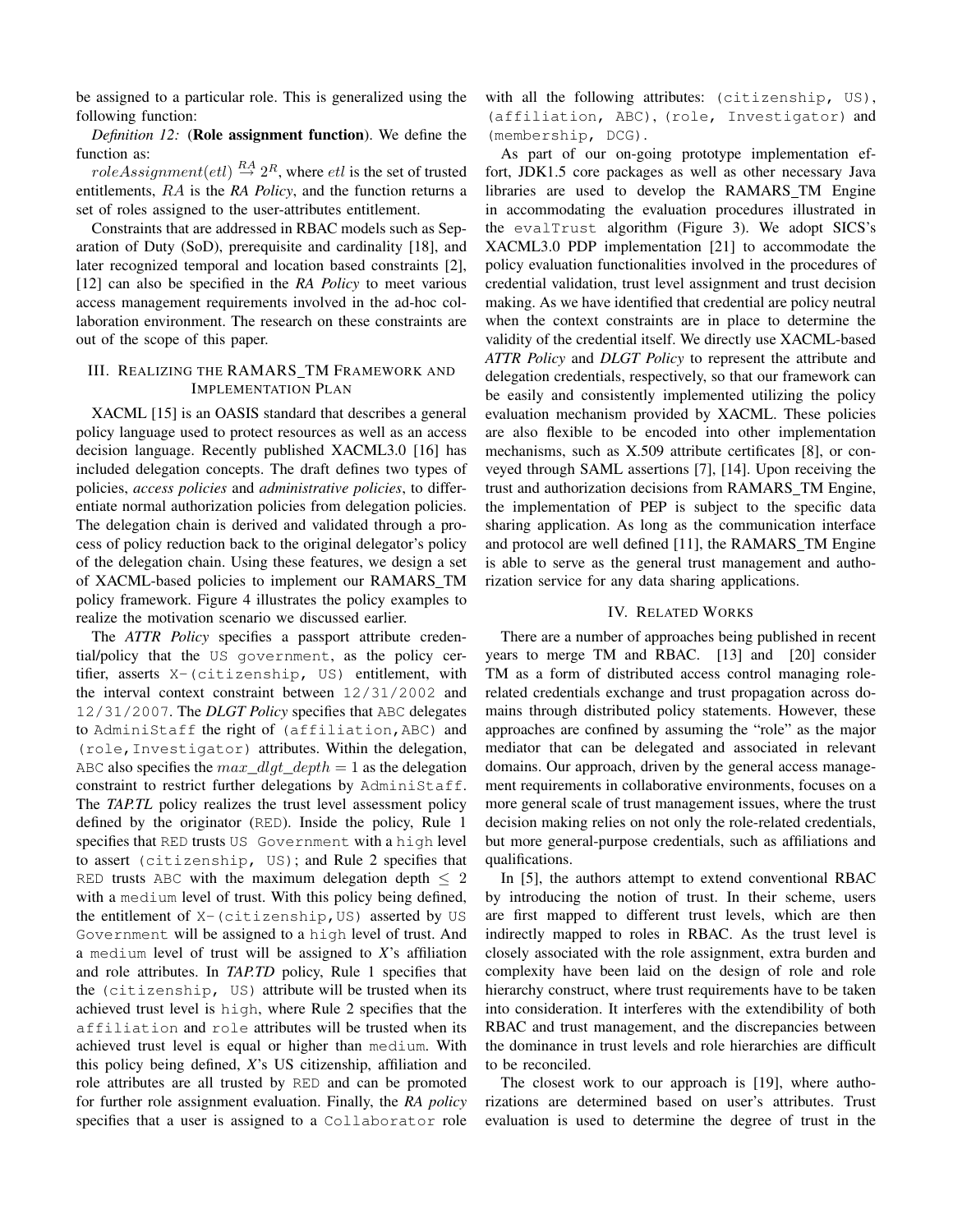

Fig. 4. XACML Policy Examples

attributes claimed by the user based on the credentials supplied by the user. However, the direct association of role definition with the trust evaluation constraint poses similar limitations as in [5]. And the work lacks details in providing concrete criteria and solutions for trust relationship management and trust evaluation for user's credentials.

#### V. CONCLUSION AND FUTURE WORK

In this paper, we have presented the RAMARS\_TM framework in order to support secure resource sharing in adhoc collaborations. In our framework, the authorizations of unknown collaborators are determined based on their trusted user-attributes entitlements. We identified the necessary elements and functions in the process of trust evaluation, and a set of trust management policies are specified accordingly. The system architecture outlined a mechanism to develop an integrated trust and access management prototype realizing the proposed RAMARS TM framework.

As our future work, we would like to fully implement the RAMARS TM Engine into our secure resource sharing tool, ShareEnabler [9], [10], to provide trust-aware access management for both P2P and Grid collaborative sharing environments. In addition, trust negotiation [22], [23] will be explored as an iterative process of disclosing access control policies and exchanging credentials between the originator and the requesting party. In particular, the requesting party should be able to gradually discover the originator's authorization policies, in order to present the right credentials that guarantee the access.

#### ACKNOWLEDGMENT

The work was partially supported by the grants from National Science Foundation (NSF-IIS- 0242393) and Department of Energy Early Career Principal Investigator Award (DE-FG02-03ER25565).

#### **REFERENCES**

- [1] I. Agudo, J. Lopez, and J. A. Montenegro. Attribute delegation based on ontologies and context information. In *Prceedings of 10th IFIP TC-6 and TC-11 Conference on Communications and Multimedia Security (CMS'06), LNCS 4237*, pages 54–66. Springer, 2006.
- [2] E. Bertino, B. Catania, M. L. Damiani, and P. Perlasca. GEO-RBAC: a spatially aware RBAC. In *Proceedings of 10th Symposium on Access Control Models and Technologies (SACMAT)*, pages 29–37, 2005.
- [3] M. Blaze, J. Feigenbaum, J. Ioannidis, and A. D. Keromytis. The KeyNote trustmanagement. RFC2704, 1999.
- [4] M. Blaze, J. Feigenbaum, and J. Lacy. Decentralized trust management. In *Proceedings of IEEE Symposium on Security and Privacy*, pages 164– 173, 1996.
- [5] S. Chakraborty and I. Ray. TrustBAC: integrating trust relationships into the RBAC model for access control in open systems. In *Proceedings of the 11th ACM symposium on Access control models and technologies (SACMAT)*, pages 49–58, 2006.
- [6] C. Ellison, B. Frantz, B. Lampson, R. Rivest, B. Thomas, and T. Ylonen. SPKI certificate theory. RFC 2693, 1999.
- [7] Internet2. Opensaml 1.1 an open source security assertion markup language implementation. http://www.opensaml.org/.
- [8] ITU. ITU-T Recommendation X.509. Information technology: Open system interconnection – the directory: Public-key and attribute certificate framework. ISO/IEC 9594-8, 2000.
- [9] J. Jin and G.-J. Ahn. Policy-driven access management for ad-hoc collaborative sharing. In *Proceedings of 2nd International Workshop on Pervasive Information Management (PIM)*, 2006.
- [10] J. Jin and G.-J. Ahn. Role-based access management for ad-hoc collaborative sharing. In *Proceedings of 11th Symposium on Access Control Models and Technologies (SACMAT)*, 2006.
- [11] J. Jin and G.-J. Ahn. Towards secure information sharing and management in grid environments. In *Proceedings of 2nd IEEE International Conference on Collaborative Computing: Networking, Applications and Worksharing*, 2006.